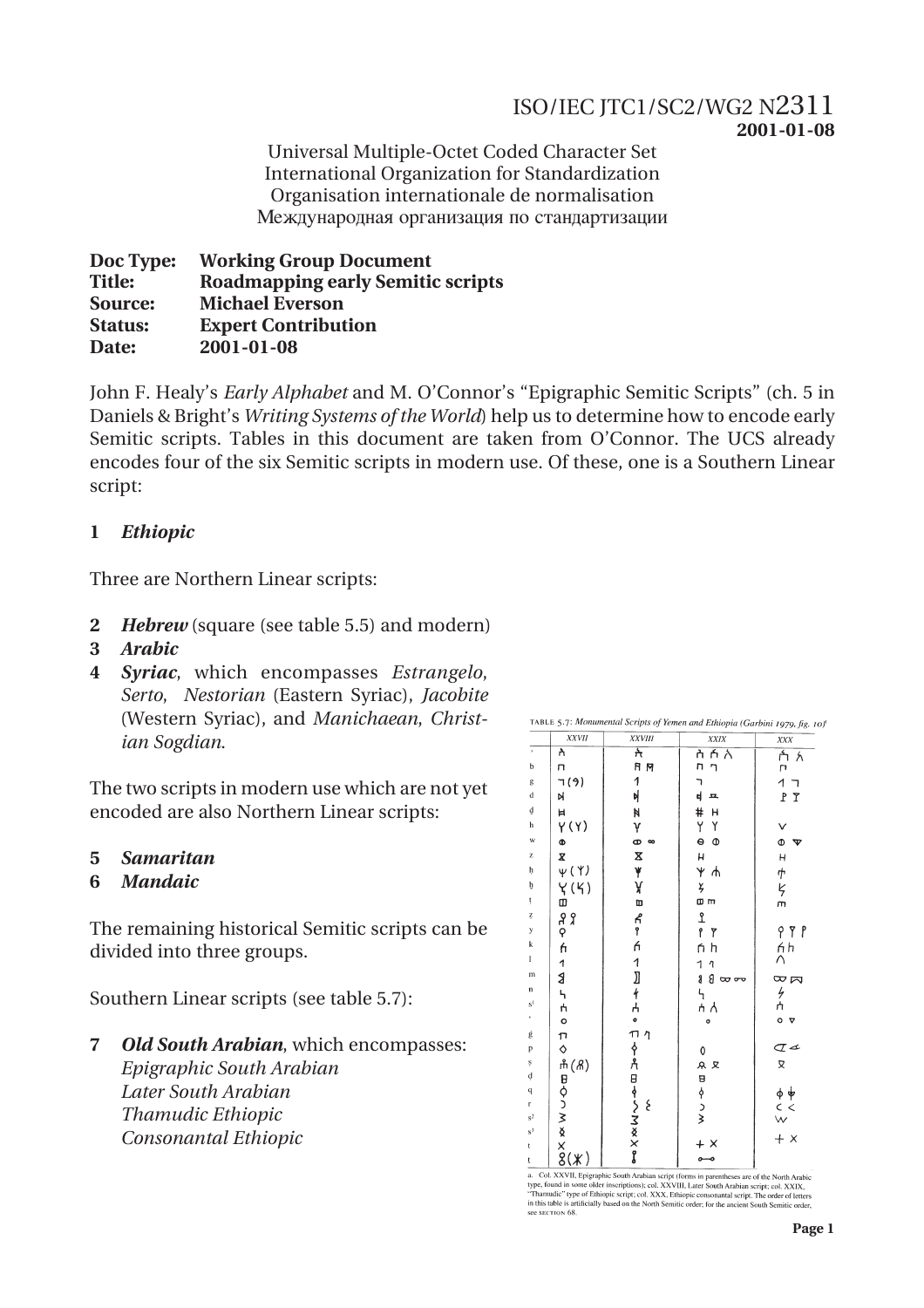**8** *Old North Arabic* (see table 5.6), which encompasses: *Dedanite Lihyanite Thamudic Safaitic*

A cuneiform script:

**9** *Ugaritic*

Northern Linear scripts:

- **10** *Nabataean* (see table 5.5)
- **11** *Palmyrene* (see table 5.5)
- **12** *Hatran/Armazi* (used in Armenia and Georgia)
- **13** *Elymaic*
- **14** *Aramaic* forms a rather complex family of scripts, with a number of descendants. Certainly there is a basic Aramaic, but it has many descendents (including Mongolian and possibly Brahmi) which are unique enough to merit their own encoding (see table 5.5). More research is required. However, Aramaic is expected to encompass at least: *Aramaic proper Middle Persian*

*Parthian Sogdian*

Edessan is likely to be either Aramaic or Syriac. More research is required.

**15** Phoenician is the catch-all for the largest group of related scripts including its ancestors, Proto-Sinaitic/Proto-Canaanite. Looking at tables 5.1, 5.3, and 5.4 (below) most of the scripts are so similar that there doesn't seem to be any point in trying to encode them separately.

|                      | XXI                                              | XXII                     | <b>XXIII</b>                               | XXIV                          | XXV                     | XXVI                          |
|----------------------|--------------------------------------------------|--------------------------|--------------------------------------------|-------------------------------|-------------------------|-------------------------------|
| $\bar{\nu}$          | ň                                                | 4                        | ሶነ                                         | Ĭ                             | てっこん メンのてろく             | どく                            |
| b                    | П                                                |                          | Π                                          | C                             | C                       |                               |
| g                    | نے'                                              |                          |                                            | $\overline{a}$                |                         |                               |
| $\mathbf d$          | 버                                                |                          |                                            | л<br>う 4 小                    |                         |                               |
| ₫                    | Н                                                |                          |                                            | ⅄                             |                         |                               |
| h                    | 1 ∧ λ                                            |                          |                                            | œ                             |                         | θ                             |
| W<br>z               | $\theta$ $\Phi$                                  | <b>口 のっ ヴァの びかうり</b>     | $\xi \rightarrow 0 \times T \rightarrow T$ | $\overline{a}$                | Η                       | <b>ζ ∩ο → ⊀ ≯ Φ ⊤ Λ Χ ⊞ ひ</b> |
| þ                    | $\overline{1}$                                   |                          |                                            | .<br>⊱<br>×                   |                         | $\mathcal{E}$                 |
|                      |                                                  | $\frac{1}{2}$            |                                            |                               |                         |                               |
| ķ                    | 人目                                               |                          |                                            |                               | m<br>н                  | Z                             |
| Į.                   |                                                  |                          |                                            |                               |                         | IJ                            |
| y                    | q                                                |                          | そうわいのくわ                                    | Yourk Kote                    | 9                       | p                             |
| $\bf k$              |                                                  |                          |                                            |                               |                         | ς                             |
| $\mathbf{I}$         | η<br>$\overline{1}$                              |                          |                                            |                               |                         | l                             |
|                      |                                                  | የ fγ ?<br>イック ?<br>f≀d → | g                                          | $\subset$                     | イー ヘーパ こうにんたい           | в                             |
| $\mathbf{m}$<br>n    | $\pmb{\delta}$<br>8<br>$\zeta$<br>$\mathfrak{h}$ |                          |                                            | 8<br>1<br>1                   |                         |                               |
| s                    |                                                  |                          |                                            | $\overline{a}$                | $\overline{\mathbf{C}}$ |                               |
|                      | ή                                                |                          | o 0                                        |                               |                         |                               |
| $\epsilon$           | $\circ$                                          | $\circ$                  |                                            | 。<br>२०<br>प्र                |                         | ľ                             |
| ģ                    |                                                  | $\pi\sigma$              | $\Box$                                     |                               |                         | ⋞                             |
| $\mathbf f$          | Ь                                                | $\circ$                  | $\circ$                                    |                               |                         |                               |
| ş                    | Я                                                | A                        | ኒ Ճ<br>ď                                   |                               |                         |                               |
| $\dot{q}$            |                                                  | $\pmb{\mathbb{V}}$       |                                            | <b>A</b><br>ト<br>ノイ<br>H<br>ф | $\frac{4}{9}$           |                               |
| $\bf q$              |                                                  | $\frac{6}{1}$            |                                            |                               |                         | キャン                           |
| r                    | ∋                                                |                          |                                            | $\{$                          |                         |                               |
| $\check{\mathbf{s}}$ | <i>や&gt;&gt;×</i>                                | ロウンシメヤ                   | 目 ~ ^ ^ ^ ^ ^                              |                               | しんよう                    | ひしゅしょっく ろりはもの うし<br>t         |
| t                    | $+$                                              |                          |                                            | $\frac{1}{2}$                 |                         | ľ                             |
| ţ                    | ğ                                                |                          | $\star$                                    |                               |                         | $\varsigma$                   |

XXIV. Hejaz: XXV. Tabuk): col. XXVI. Safaitic

| TABLE 5.5: Scripts Derived from Aramaic Script (Garbini 1979, fig. 7) <sup>a</sup> |                  |                            |                                                |              |  |  |
|------------------------------------------------------------------------------------|------------------|----------------------------|------------------------------------------------|--------------|--|--|
|                                                                                    | XVII             | <b>XVIII</b>               | XIX                                            | XX           |  |  |
| $\,$                                                                               | $\star$ $\times$ | $\boldsymbol{\alpha}$<br>ĸ | そぶてん                                           | ſ            |  |  |
| b                                                                                  | בכ ל             | د<br>د                     | د 11 لاتر                                      | 7            |  |  |
| g                                                                                  | λ                | 1<br>$\lambda$             | ^ 、 _ _                                        | と            |  |  |
| d                                                                                  | 7<br>٦           | ષ<br>٦                     | 44                                             |              |  |  |
| h                                                                                  | Π                | メ<br>x                     | Πጒϡኴ                                           | $\sim$       |  |  |
| w                                                                                  | 7                | ૧                          | 9<br>٩<br>9                                    | ٩            |  |  |
| $\bf{z}$                                                                           | ſ                | ı<br>V                     | ı<br>ţ                                         |              |  |  |
| ħ                                                                                  | нη               | κ<br>н                     | Ŋ<br>Η<br>л                                    | $\mathbf{r}$ |  |  |
| ţ                                                                                  | υ                | 6<br>$\mathbf c$           | V<br>Ь                                         | Ъ            |  |  |
| y                                                                                  |                  | Λ<br>J,                    | ۸<br>3<br>T<br>≂                               | ۍ د          |  |  |
| k                                                                                  | J٦               | ى<br>3                     | ی د د د ۱                                      | ر ک          |  |  |
| I                                                                                  |                  | ゝ<br>ð                     | り<br>$\overline{\phantom{a}}$<br>$\mathcal{I}$ | ړ            |  |  |
| m                                                                                  | בכ               | Ŋ<br>מ                     | ็ว<br>ס מל                                     | Ó            |  |  |
| n                                                                                  | ĭ<br>Ĩ.          | J<br>۲                     | J<br>ì                                         | د            |  |  |
| s                                                                                  | A<br>0           | פ<br>ݵ                     | $\alpha$ and $\gamma$                          |              |  |  |
| ¢                                                                                  | У                | У<br>y                     | , y<br>エッメ                                     | 14.          |  |  |
| p                                                                                  | Ĵ<br>1           | 3<br>۵                     | ٯ<br>ے و                                       | ୨            |  |  |
| ş                                                                                  | ىر               | y.                         | r<br>حر                                        | مر           |  |  |
| q                                                                                  | ۲ م              | n<br>רו                    | ħ<br>مر<br><b>99</b>                           | e            |  |  |
| r                                                                                  |                  | ٦                          | Ч                                              | ر            |  |  |
| š                                                                                  | ۴<br>r           | ৬                          | ĸ<br>ىز<br>يتل                                 | м            |  |  |
| t                                                                                  | ת<br>'n.         | У<br>40                    | Л<br>ヵれ<br>n o                                 | J            |  |  |

a. Col. XVII, Hebrew square script; col. XVIII, Palmyrene script; col. XIX, Nabatean script; col. XX, Ancient Arabic script.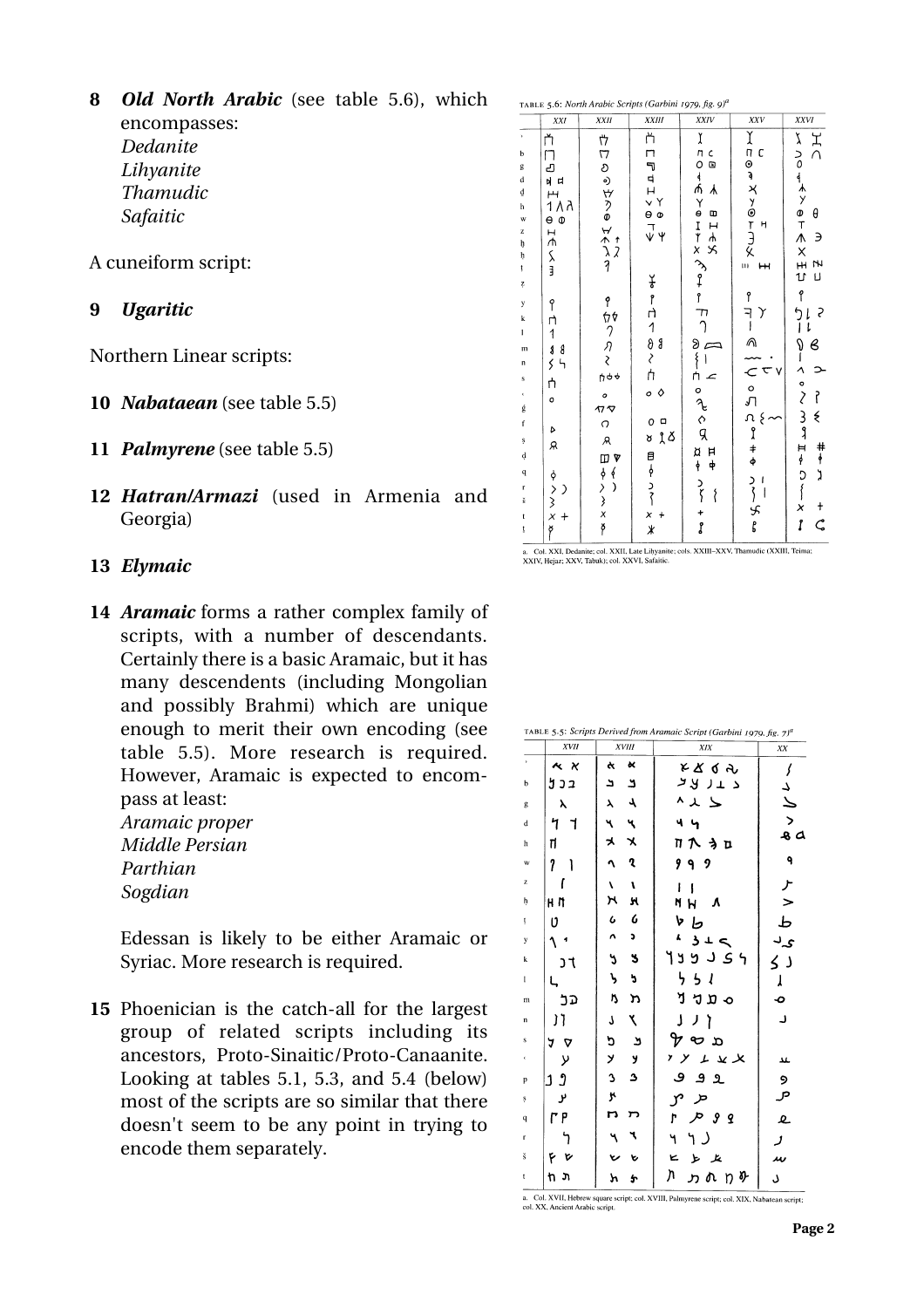Phoenician encompasses: *Proto-Sinaitic/Proto-Canaanite Punic Neo-Punic Phoenician proper Late Phoenician cursive Phoenician papyrus Siloam Hebrew Hebrew seals Ammonite Moabite Palaeo-Hebrew*

Note that Jony Rosenne once suggested that we should not encode Phoenician because it is a glyph variant of Hebrew. This is not true, despite the one-to-one correspondence of character entities. In the Dead Sea Scrolls, for instance, where the Tetragrammaton is written with Palaeo-Hebrew letters, it is (in UCS encoding terms) the Phoenician script in which the Name is written.

|                         |              |             |                                        | TABLE 5.1: The Earliest Linear Scripts (Garbini 1979, fig. 1) |          |
|-------------------------|--------------|-------------|----------------------------------------|---------------------------------------------------------------|----------|
|                         | 1            | $\cal H$    | III                                    | IV                                                            | V        |
| $\bar{ }$               | K<br>$\lt$   |             | ΚK                                     | オス                                                            | F        |
| b                       | J<br>1       | ⊴           | $\mathfrak{g}$                         | ۶                                                             | ى        |
| g                       |              |             | 1                                      |                                                               |          |
| d                       | $\Delta$     |             | 00                                     | ⊲                                                             | ۵        |
| h                       |              |             | すす                                     |                                                               |          |
| w                       |              |             | $\gamma \gamma$                        |                                                               | YY       |
| z                       | I            |             | r                                      | I                                                             | エ        |
| ķ                       | B<br>目       | Ħ           | 日 日                                    | $\mathfrak{r} \not \sqcup \mathfrak{m}$                       | 日目       |
| ţ                       |              |             | $\oplus$                               |                                                               |          |
| y                       | ぇ<br>l       |             | Z 2                                    |                                                               | えそ       |
| k                       |              |             | Ψ                                      |                                                               | $\chi^2$ |
| $\mathbf{l}$            |              |             | $\iota$<br>$\mathcal{L}_{\mathcal{L}}$ | $C\subset G$                                                  |          |
| m                       |              | $\hat{\xi}$ | s<br>S<br>$\zeta$                      |                                                               | ٷ        |
| n                       | ζ<br>4       | ٤           | $\overline{\mathcal{L}}$               |                                                               |          |
| S                       |              |             | 丰                                      |                                                               | 肀        |
| ¢                       | ٥<br>$\circ$ | o           | $\circ$                                | O                                                             | o        |
| p                       |              |             | 122                                    |                                                               | 7        |
| ş                       | 目にて          |             |                                        | ⊢                                                             | ⊢L       |
| $\overline{\mathbf{q}}$ |              |             |                                        |                                                               | J        |
| г                       | ٩            |             | 999                                    |                                                               | ᠲ<br>4   |
| $\check{\mathbf{s}}$    |              |             |                                        |                                                               |          |
| t                       |              |             | + + x                                  | ┿                                                             | ⊀        |

inscription; col. IV, Inscriptions from Palestine; col. V, Gezer calendar

In the chart on the next page, note that Linear Hebrew and Palaeo-Hebrew derive from Phoenician, while Square Hebrew (see table 5.5) and the modern script derive from Aramaic.

|                     |                       |       |             | <b>TABLE 5.3: Northern Linear Cursive Scripts (Garbini 1979, fig. 4)</b> <sup><math>\mu</math></sup> |                  |    |
|---------------------|-----------------------|-------|-------------|------------------------------------------------------------------------------------------------------|------------------|----|
|                     | VI                    | VII   | <b>VIII</b> | IX                                                                                                   | $\boldsymbol{X}$ | XI |
| $\bar{\phantom{a}}$ | K                     |       | K<br>χ      | r<br>l×<br>$\star$                                                                                   | 4                |    |
| b                   | 9                     |       | ,           |                                                                                                      | ۶                | у  |
| g                   |                       |       |             |                                                                                                      | Í                |    |
| $\mathbf d$         | ۵                     |       |             |                                                                                                      | ۵                | 4  |
| h                   |                       | λ     | ሳ           |                                                                                                      |                  |    |
| w                   |                       |       |             |                                                                                                      |                  | 7  |
| z                   |                       |       |             |                                                                                                      | s<br>≤           |    |
| h.                  | VI YA                 |       | 'n          | 119<br>m                                                                                             | n                |    |
| ţ                   |                       |       |             | U                                                                                                    |                  | d  |
| у                   | $\vec{n}$ ʻ $\vec{n}$ |       | -1)         | s<br>7                                                                                               |                  |    |
| $\bf k$             |                       |       | У           | 7<br>ク                                                                                               |                  | y  |
| ı                   |                       |       |             | $\overline{\mathbf{r}}$                                                                              |                  |    |
| m                   |                       |       | X           | ý<br>Ŋ                                                                                               |                  |    |
| $\mathbf n$         | ζ                     |       |             |                                                                                                      |                  |    |
| $\mathbf{s}$        |                       |       |             |                                                                                                      | ≮<br>ĸ           |    |
|                     |                       | u u v |             |                                                                                                      |                  | U  |
| p                   |                       |       |             | 7                                                                                                    |                  | J  |
| ş                   | ٣                     |       | P           |                                                                                                      |                  | Y  |
| $\bf q$             | F                     |       |             | P                                                                                                    | r                | 'n |
| r                   | م<br>م                |       |             |                                                                                                      |                  |    |
| š                   | $\overline{u}$        |       |             |                                                                                                      |                  |    |
| t                   |                       |       |             |                                                                                                      |                  |    |

-<br>
- Col. VI, Mozia, 6th c. B.C.E., stela, Punic; col. VII, Malta, 3rd-2nd c. c.E., ostraca,<br>
Late Phoenician cursive; col. VIII, Sidon, 5th c. B.C.E., Phoenician; col. IX, Phoenician<br>
papyrus, 4th-3rd c. B.C.E., Ch.X, Sam

| TABLE 5.4: Northern Linear Monumental Scripts (Garbini 1979, fig. 5) <sup>a</sup> |                         |                                       |              |                    |                                                                    |  |
|-----------------------------------------------------------------------------------|-------------------------|---------------------------------------|--------------|--------------------|--------------------------------------------------------------------|--|
|                                                                                   | XII                     | XIII                                  | XIV          | XV                 | XVI                                                                |  |
| $\bar{\phantom{a}}$                                                               | ۴                       | キャキ<br>$\star$                        | ≰            |                    |                                                                    |  |
| $\bf b$                                                                           | 9                       | و و                                   | J            | 4                  | $\begin{array}{c}\n x \times R \\  q \\  \hline\n 1\n \end{array}$ |  |
| g                                                                                 |                         | $\begin{array}{c} 1 \\ 4 \end{array}$ |              | <b>チリハワ F</b>      |                                                                    |  |
| $\mathbf d$                                                                       | a                       |                                       |              |                    | 944                                                                |  |
| h                                                                                 | $\overline{\mathbf{a}}$ | E                                     | へのすい         |                    | へっ<br>E<br>ገ                                                       |  |
| w                                                                                 |                         | TY X                                  |              |                    | χ<br>$\rightarrow$                                                 |  |
| z                                                                                 | $\frac{1}{5}$           | $\mathbf{r}$                          | z            | Z                  | ヺ                                                                  |  |
| þ.                                                                                | Ħ                       | ΗВ                                    |              | Η                  |                                                                    |  |
| ţ                                                                                 |                         | $\bullet$                             | ¤<br>⊗       | $\frac{H}{\theta}$ | $\mathcal{F} \, \mathbb{P} \oplus \oplus$                          |  |
| y                                                                                 | ュ                       | ž,<br>F.                              |              |                    |                                                                    |  |
| $\mathbf k$                                                                       |                         | $\overline{y}$                        |              | Ŋ                  |                                                                    |  |
| $\mathbf{I}$                                                                      |                         |                                       |              | $l$ $l$            |                                                                    |  |
| $\mathbf{m}$                                                                      |                         |                                       |              | Ψ<br>η             | ッ                                                                  |  |
| n                                                                                 |                         |                                       |              | 4                  | У<br>フ                                                             |  |
| $\overline{\mathbf{s}}$                                                           |                         | ξ<br>Ŧ.                               |              | そし                 | ≉                                                                  |  |
| $\epsilon$                                                                        | 0                       | о                                     |              | D                  | 000                                                                |  |
| p                                                                                 | $\overline{J}$          | 1<br>2                                |              | 7                  |                                                                    |  |
| $\mathbf{s}$                                                                      |                         | mr                                    |              |                    | <b>3 Ł</b>                                                         |  |
| $\bf q$                                                                           |                         | 9                                     |              | へやり                | PT<br>P                                                            |  |
| r                                                                                 | 9                       | 4                                     |              |                    | $\begin{array}{c} 94 \\ w \\ x \end{array}$                        |  |
| $\check{\mathbf{s}}$                                                              | w                       |                                       | $\mathsf{w}$ |                    |                                                                    |  |
| $\mathfrak t$                                                                     | ×                       | ⊁                                     | ×            | ł                  |                                                                    |  |

a. Col. XII, Siloam inscription, Hebrew; col. XIII, Hebrew seals; col. XIV, Mesha inscription, Moabite; col. XV, Ammonite script; col. XVI, Hasmonean coins and Abba inscription, 2nd-1st c. B.C.E., "Paleo-Hebrew" script.